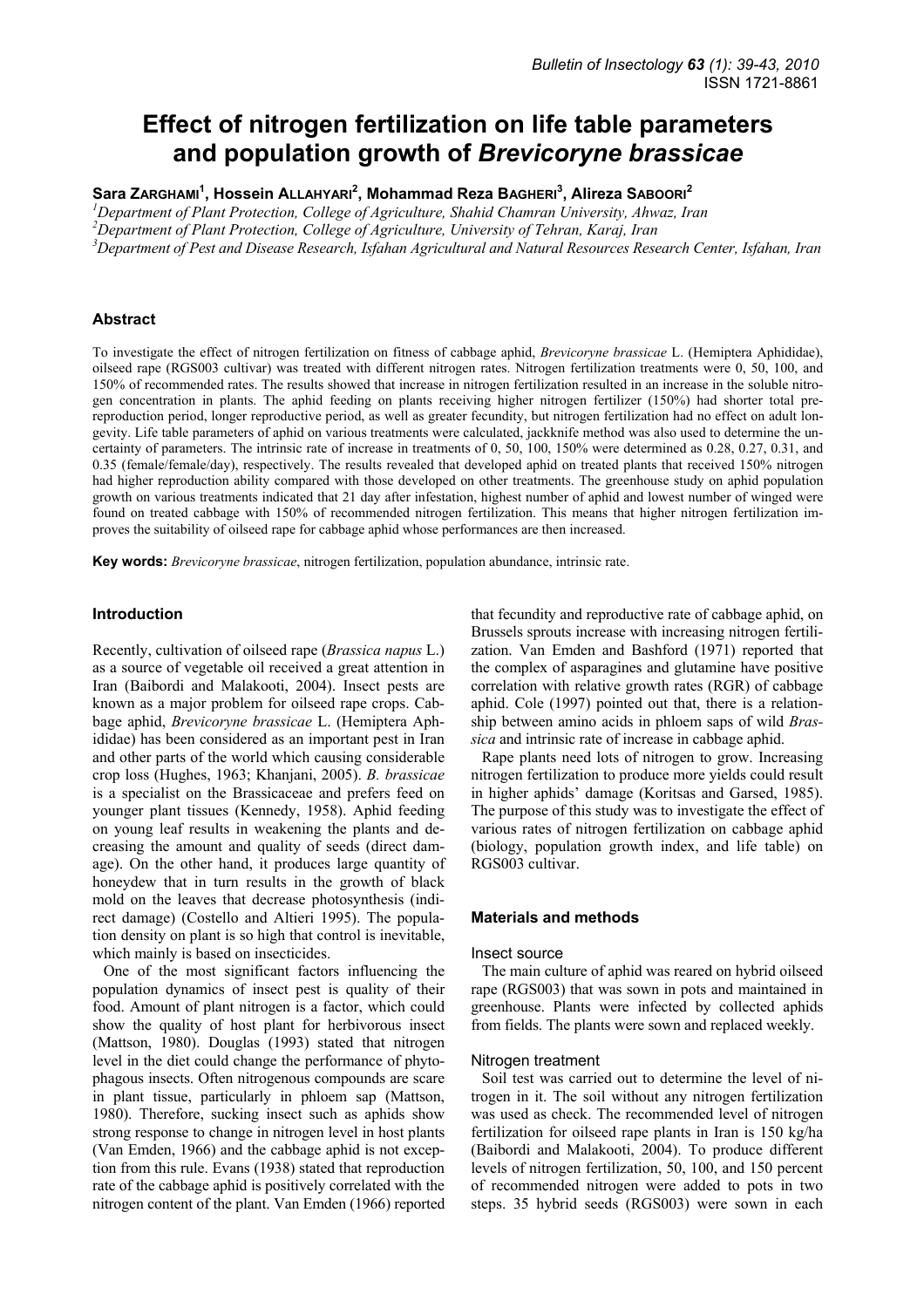plastic pot that contains 4.5 kg of soil (peat mass soil, sand and sterilized field soil). Based on weight of soil per hectare around the root of oilseed, and recommended weight of nitrogen fertilizer per hectare, at planting time  $N_1 = 0$ ,  $N_2 = 124.26$ ,  $N_3 = 249.10$ ,  $N_4 =$ 373.35 (mg) of calcium nitrite per kg of soil were dissolved in 100 ml of distilled water and added to the soil of each pot. After emergence, weak seedlings were removed. The second fertilization was done in the 19<sup>th</sup> day of planting as  $N_1 = 0$ ,  $N_2 = 248.52$ ,  $N_3 = 497.9$ ,  $N_4 =$ 746.52 (mg). Pots were controlled and checked daily and irrigated three times per week.

# First experiment: measuring life history parameters

11 days after the second fertilization, young expanded oilseed rape leaves from each plant were removed for aphid feeding. Petioles were individually placed into a glass containing water. Glass and leaf were put in a cylindrical container (18 cm height, 8 cm diameter) to avoid aphid migration to other leaf. Cylindrical container had a hole on wall for ventilation. To have a cohort of the first nymphal stage with the same age  $(< 24$  h), one young female aphid was put on each leaf in container. Rearing containers were placed in an environmental chamber (25  $\pm$  1 °C, 70  $\pm$  10% RH, and 14:10 L:D photoperiod). Four hours later, leaves were examined and adult female and produced nymphs except one of nymph were removed. From this moment, rearing containers were observed daily until all aphid were died. To provide fresh food, leaves were replaced with new young leaves (3 times per week). To examine the effect of fertilization on life table parameters of aphids, at least 40 replicates were used for each treatment.

# Statistical analysis

Reproductive period of adult aphid, total prereproduction period (from birth to producing the first nymph), longevity period (from birth to death) and fecundity were calculated in four treatments and the collected data were subjected to statistical analysis.

Age specific fertility life table was constructed by age  $(x)$ , age specific survival rate  $(l_x)$  and average aphids progeny in *x* age class  $(m_x)$ . The most important parameter of fertility life table is the intrinsic rate of increase  $(r_m)$ , which was estimated by using the following equation (Birch 1948):

(equation 1) 
$$
\sum L_x m_x e^{-r_m \text{ pivotal } x} = 1
$$

Other parameters of fertility life table including: net reproduction rate  $(R_0 = \sum L_x m_x)$ , generation time ( $DT = \ln 2 / r_m$ ), population doubling time ( $T = \ln R_0 /$  $r_m$ ) as well as finite rate of increase ( $\lambda = e^{rm}$ ) were calculated; where in these equations  $L_x$  and *pivotal* x are  $(l_x +$  $l_{x+1}$ ) / 2 and  $[x + (x + 1) / 2]$ , respectively.

The statistical differences in  $r_m$ -values (and other life table parameters) were tested using jackknife pseudovalues. According to Meyer *et al*., (1986), in the first step,  $r_m$  was calculated for the data using equation 1  $(r_{all})$ . Then, one of the aphids was omitted and an  $r_m(\hat{r}_i)$ was calculated for the remaining aphids (*n* − *1*). According to Meyer *et al*., (1986), the jackknife pseudo-value  $(\widetilde{r}_j)$  was computed for this subset of the original data

according to the equation  $\tilde{r}_j = nr_{all} - (n-1) \hat{r}_j$ . This process was repeated for all possible omission of one aphid from the original data set. Finally *n* numbers of calculated  $\tilde{r}_j$  were used to calculate the mean  $(r_j)$  and SE for them by using equation 2 and 3.

(equation 2) 
$$
r_j = \frac{1}{n} \sum \widetilde{r_i}
$$
  
(equation 3)  $\hat{SE}(r_j) = \sqrt{s_i^2/n}$ 

where,  $s_j^2$  is the variance of the *n* jackknife pseudovalues  $(\tilde{r}_1, \tilde{r}_2, ..., \tilde{r}_n)$ . This process could be used to produce pseudo-values for other parameters (Maia *et al*., 2000). To calculate different parameters, PersianRm software (Naveh *et al*., 2004) was used. All statistical comparisons were done by using Proc GLM in SAS software.

## Second experiment: greenhouse experiment

To investigate the effect of different treatments on aphid density under greenhouse conditions (25.18 ºC, 38.27% RH) 10 pots with 22 plants were selected randomly for each treatment. Five days after second fertilization when plants were at the stage of 4-6 leaves, the youngest expanded leaf of each plant was infested with 10 wingless aphid females. Pots were covered by a fine mesh net and 21 days later, the total number of aphid and number of winged were counted in each pot. Statistical comparisons were done by using Proc GLM in SAS software.

## Total soluble nitrogen of plants

70 leaves with the same age per treatments were randomly selected for nitrogen determination. These samples maintained in an oven at 60 ºC for 2 days, and then were pulverized and total nitrogen measured using Kjedhal method (Gupta, 2004).

## **Results**

## Laboratory biology

Biological characteristic of cabbage aphid on different treatments and their statistical comparisons were presented in table 1. Statistical analysis revealed that the shortest pre-reproductive period was on plants treated with the highest (150%) fertilization level  $(F = 16.5, df =$ 3,187,  $P < 0.05$ ) and the longest reproductive periods were observed on normal (100%) and highest (150%) fertilization level ( $F = 3.2$ , df = 3,187,  $P < 0.05$ ). Nitrogen fertilization also had a significant effect on female fecundity ( $F = 18.8$ , df = 3,187,  $P < 0.05$ ) and higher number of offspring were produced per female on plants treated with higher nitrogen level. However, nitrogen fertilization could not lead to a significant difference on aphid longevity ( $F = 1.8$ , df = 3,187,  $P > 0.05$ ).

## Age specific fertility life table parameters

Trends in survival rate  $(L<sub>x</sub>)$  and age-specific fecundity (*mx*) data from different treatments were presented in figure 1. The mortality of the last cabbage aphid on the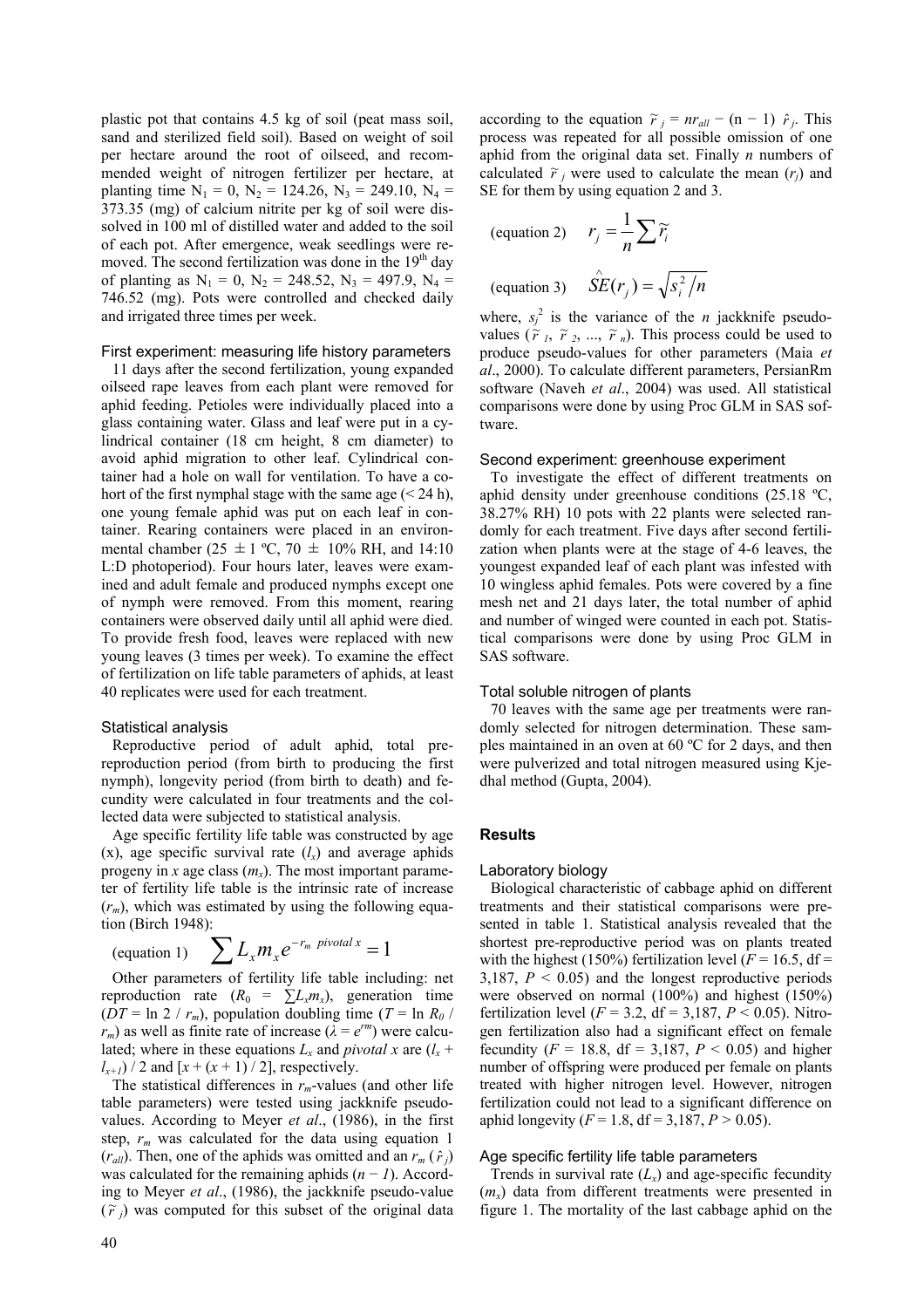**Table1.** Pre-reproduction period, reproduction period, longevity, and fecundity of *B*. *brassicae* as a function of nitrogen fertilization on rape plants. (mean  $\pm$  SE).

| Parameters*                                      | % of recommended level of nitrogen fertilization |                   |                    |                   |  |
|--------------------------------------------------|--------------------------------------------------|-------------------|--------------------|-------------------|--|
|                                                  | $0\%$                                            | 50%               | $100\%$            | 150%              |  |
| Total pre-reproduction period (day)              | $7.6 \pm 0.13$ ab                                | $7.9 \pm 0.12$ a  | $7.5 \pm 0.13$ b   | $6.7 \pm 0.13$ c  |  |
| Reproduction period (day)                        | $10.5 \pm 0.64$ ab                               | $9.9 \pm 0.59$ b  | $12.04 \pm 0.61$ a | $11.9 \pm 0.6$ a  |  |
| Fecundity (total number of offspring per female) | $42.6 \pm 3.14 b$                                | $47.5 \pm 2.88$ b | $63.04 \pm 2.17$ a | $70.3 \pm 2.94$ a |  |
| Longevity (day)                                  | $18.9 \pm 0.77$ a                                | $20.2 \pm 0.84$ a | $21.5 \pm 0.79$ a  | $20.5 \pm 0.79$ a |  |

<sup>\*</sup>Rows with the same letter were not significantly different based on Duncan's multiple range tests at  $α = 0.05$ .



**Figure1.** Cabbage aphid survival rate (A) and age-specific fecundity (B) on treated plants with four nitrogen rates: 0, 50, 100, and 150% of the recommended level.

four treatments occurred on day 31, 29, 29, and 30 of the experiment. Age-specific fecundity  $(m_x)$  of cabbage aphid demonstrated that reproductive period in all four treatments lasts 17, 20, 20, 22 days, respectively.

Parameters of fertility life table of cabbage aphid on different treatments are presented in table 2. Statistical analysis demonstrated that none of fertility life table parameters had significance differences in the first two nitrogen treatments (0% and 50%). Aphids feeding on plants treated with higher fertilization (150%) had significantly shorter generation time  $(T)$   $(F = 11.6,$  $df = 3,260, P < 0.05$ , and the shortest population doubling time (*DT*) ( $F = 14.3$ , df = 3,260,  $P < 0.05$ ). Aphids of this treatment had higher net reproductive rate (*R0*)  $(F = 10.1, df = 3,260, P < 0.05)$  and were able to produce 55.4 female aphids in their lifespan. Statistical comparison also showed that finite rate of increase  $(\lambda)$ in treatment receiving 150% nitrogen was significantly  $(F = 19, df = 3,260, P < 0.05)$  higher than other treatments. Moreover, aphids feeding on this fertilization level were able to increase their population 1.432 times compared to preceding day. The intrinsic rate of natural increase  $(r_m)$  in treatments of 0, 50, 100, and 150% were determined as 0.283, 0.275, 0.312, 0.359 female/female/day, respectively.

As mentioned earlier, intrinsic rate of natural increase is the most importance among other life table parameters. Statistical analysis on jackknife's pseudo-values of  $r_m$  indicated that there was significant difference ( $F =$ 18.5, df = 3,260, *P* < 0.05) in treatments.

## Host plant tissues analysis

Analysis of host plant tissues showed the nitrogen concentration, fresh and dried leaf weight of plants increased with increasing nitrogen fertilization (table 3). Plants fertilized at the highest nitrogen level of 150%

**Table2.** Life table parameters of *B*. *brassicae* on oilseed plants treated with various level of nitrogen fertilization  $(\text{mean} \pm \text{SE})^*$ .

| % of recommended level of |                                               |                                           | Parameters        |                                                        |
|---------------------------|-----------------------------------------------|-------------------------------------------|-------------------|--------------------------------------------------------|
| fertilization             | $R_0$                                         |                                           | DT                | $r_m$                                                  |
| $0\%$                     | $31.05 \pm 2.89$ c                            | $12.17 \pm 0.16$ a                        | $2.45 \pm 0.07$ a | $1.327 \pm 0.01$ c $0.283 \pm 0.008$ c                 |
| 50%                       | $30.09 \pm 3.20$ c                            | $12.39 \pm 0.16$ a                        | $2.52 \pm 0.08$ a | $1.317 \pm 0.01$ c $0.275 \pm 0.009$ c                 |
| 100%                      | $44.43 \pm 4.07 \text{ b}$ 12.15 $\pm$ 0.12 a |                                           | $2.2 \pm 0.05$ b  | $1.367 \pm 0.11 \text{ b}$ $0.312 \pm 0.008 \text{ b}$ |
| 150%                      |                                               | $55\,41 \pm 4\,65\,$ a 11 19 $\pm$ 0 15 b | $1.93 \pm 0.04$ c | $1.432 \pm 0.01$ a $0.359 \pm 0.008$ a                 |

\*Mean ± SE followed by the same letter within columns were not significantly different based on Duncan's multiple range tests at  $\alpha$  = 0.05.

*R0*: (net reproductive rate in number of offspring per female); *T*: (generation time in day); *DT*: (population double time in day); λ: (finite rate of increase); *rm*: (intrinsic rate of natural increase in female/female/day).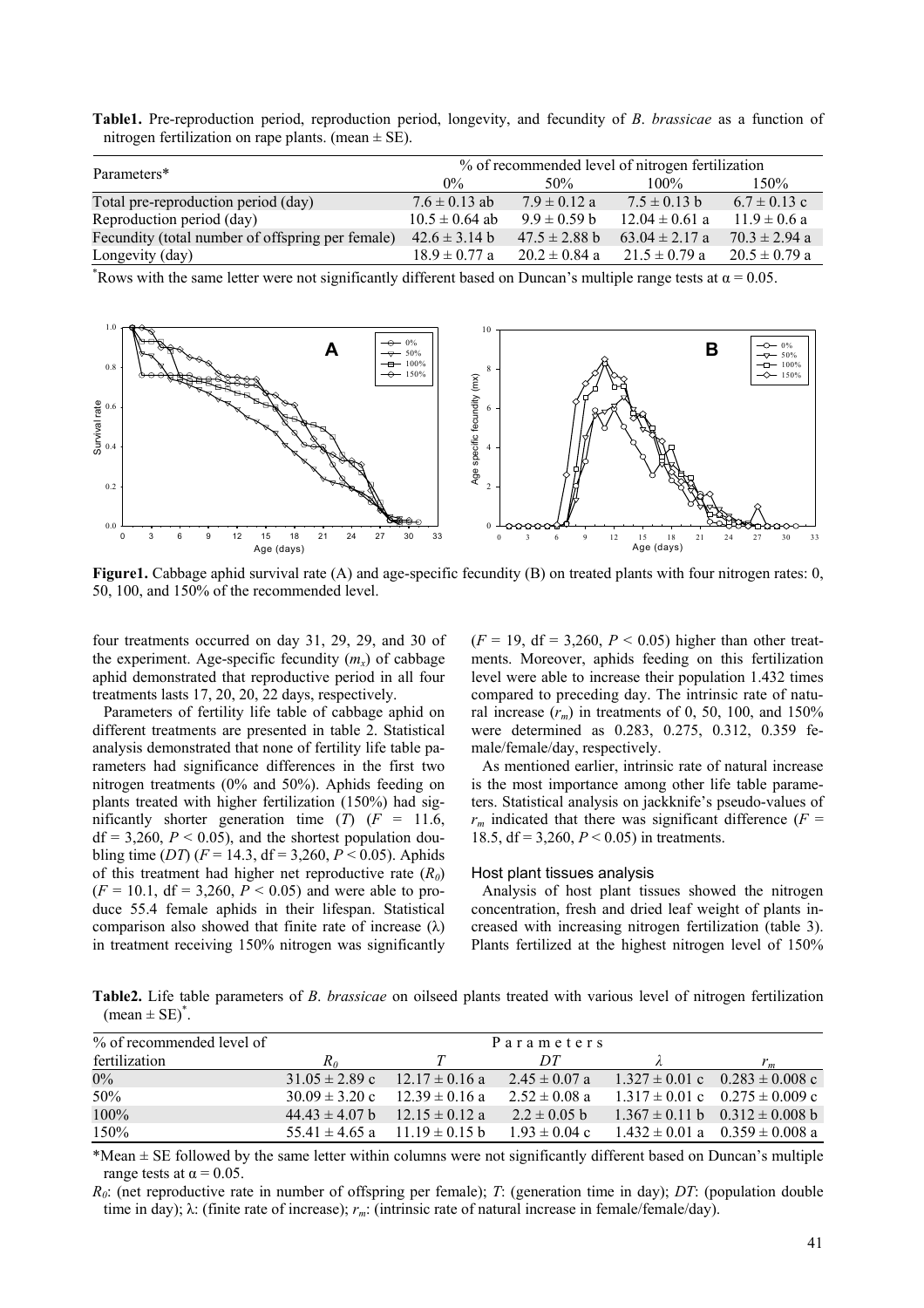| % of recommended level of<br>fertilization | Fresh weigh $(g)$ | Dry weigh $(g)$ | Nitrogen concentration<br>$(\frac{9}{6}w/dry w)$ | Nitrogen uptake (g) |
|--------------------------------------------|-------------------|-----------------|--------------------------------------------------|---------------------|
| $0\%$                                      | 340.38            | 48.39           | 2.18                                             | 1.05                |
| 50%                                        | 369.45            | 52.13           | 2.63                                             | 1.37                |
| 100%                                       | 438.95            | 55.63           | 2.68                                             | 1.49                |
| 150%                                       | 569.73            | 56.24           | 4.14                                             | 2.32                |

**Table 3.** Influence of nitrogen fertilization on Fresh weight, Dry weight, Foliar N concentration (%) and N uptake.

contained the greatest nitrogen content in leaf tissue and by increasing fertilization level from 0 to 150% nitrogen uptake maximized, maximum uptake was 1.05 g for the lowest level and 2.32 g for the highest level.

# Effect of fertilization on aphid population

Average aphids population on potted oilseed plants treated with different nitrogen level were presented in table 4. Statistical analysis showed that, number of aphids on treated oilseed plants significantly  $(F = 38.6,$  $df = 3.36$ ,  $P < 0.05$ ) increased with increase in fertilization level. The greatest numbers of aphids were found on plants fertilized with 150% nitrogen. Winged aphids appeared at the end of the experiment. Raw data showed that winged density had reverse relationship with fertilization level. However, statistical analysis showed that there was no significant differences among treatments  $(F = 0.5, df = 3,36, P > 0.05)$  (table 4).

# **Discussion**

Nitrogen content in host plant is known as a significant factor affecting developmental rate, aphid morph production (e.g. frequency of winged) (Dixon, 1987) and reproduction seasonal cycle (Dixon *et al*., 1993). Our study confirmed that nitrogen fertilization level positively correlates with aphid performance. Increase in nitrogen fertilization level led to reduction in total prereproductive period, but it cannot significantly change longevity period. However, Moon *et al.,* (1995) reported that increase in nitrogen rates on wheat (in hydroponic culture) did not significantly change duration of prereproductive period, reproductive period, longevity, and reproduction rate of Russian wheat aphid, *Diuraphis noxia* (Kurdjumov). In our experiment, maximum fecundity was achieved at the highest fertilization level. Van Emden (1966) showed that an increase in N or K fertilizer resulted in an increase in soluble nitrogen rates in Brussels sprouts var. Wroxton. They achieved maximum fecundity at the intermediate level of both nutrients (140 ppm N / 78ppm K) and reduction of fecundity considered to be affected by increase in nitrogen fertilization level or decrease in potassium fertilization level. Van Emden and Bashford (1969) reported similar results on other varieties of Brussels sprouts (Sutton early market). In other experiments that were done by these researchers, fecundity range of adult aphids were 15.4- 41.4 (Van Emden, 1966) and 7.3-30.2 (Van Emden and Bashford, 1969) ((NH<sub>4</sub>)<sub>2</sub>SO<sub>4</sub> as fertilizer source), while in the present study fecundity range were 42.6-70.3 (calcium nitrate as fertilizer source). This indicates that **Table 4.** Effect of nitrogen fertilization on wingless and winged aphid density\* (mean  $\pm$  SE).

| % of recommended       | Aphid density         |                  |  |
|------------------------|-----------------------|------------------|--|
| level of fertilization | wingless              | winged           |  |
| $0\%$                  | $1287.9 \pm 69.43$ d  | $6.1 \pm 1.57$ a |  |
| 50%                    | $1896.1 \pm 136.31$ c | $4.6 \pm 1.15$ a |  |
| $100\%$                | $2620.7 \pm 152.79 b$ | $4.4 \pm 1.61$ a |  |
| 150%                   | $3168.1 \pm 152.73$ a | $3.9 \pm 0.97$ a |  |

\*columns with the same letter were not significantly different based on Duncan's multiple range tests at  $\alpha = 0.05$ .

aphid development has influenced by host plant, nutrient status and fertilizer source (Chau *et al.,* 2005). Our results indicated that aphid survivorship on oilseed rape was not significantly correlated with nitrogen level in the leaves. Such results are in agreement with survivorship of *Aphis gossypii* Glover on chrysanthemum plants (Bethke *et al.*, 1998).

Variation in the intrinsic rate of population increase  $(r_m)$ could be attributed to three main factors: development rate, fecundity and longevity (Dixon, 1987) and it is often used to measure the influence of various environmental factors on population growth. Throughout the experiment, increase in nitrogen fertilization level resulted in increase in *rm*. Wang *et al.,* (2006) reported that *Peregrinus maidis* (Ashmead) feeding on corn plant receiving the highest fertilization treatment of nitrogen, had greatest *rm*.

Similarly, Nevo and Coll (2001) show that increase in nitrogen fertilization level in cotton resulted in an increase of *rm* in *A. gossypii*. However, Jansson and Smilowitz (1986) observed that the highest level of nitrogen reduced the rate of population growth of *Myzus persicae* Sulzer on potatoes. Chau *et al*., (2005) also showed that population growth rate of *A. gossypii* on chrysanthemum, increased with fertilization rates from 0 to 38 ppm of nitrogen and reached a plateau from 38 to 488 ppm. According to Cole (1997) the concentration of the important amino acids including tyrosine, alanine, leucine and glutamic acid, accounted for 43% of the variation in intrinsic rate of increase, they further stated that higher concentration of tyrosine and glutamic acid improved aphid performance.

An increase in aphid performance can also be the result of reduction in plant defense. The primary defense compound in oilseed rape plant is glycosinolates (Cole, 1997). Based on a view of earlier studies (Baibordi and Malakooti, 2004) and carbon nutrient balance hypothesis (reviewed by Price, 1997) the reduction of glycosi